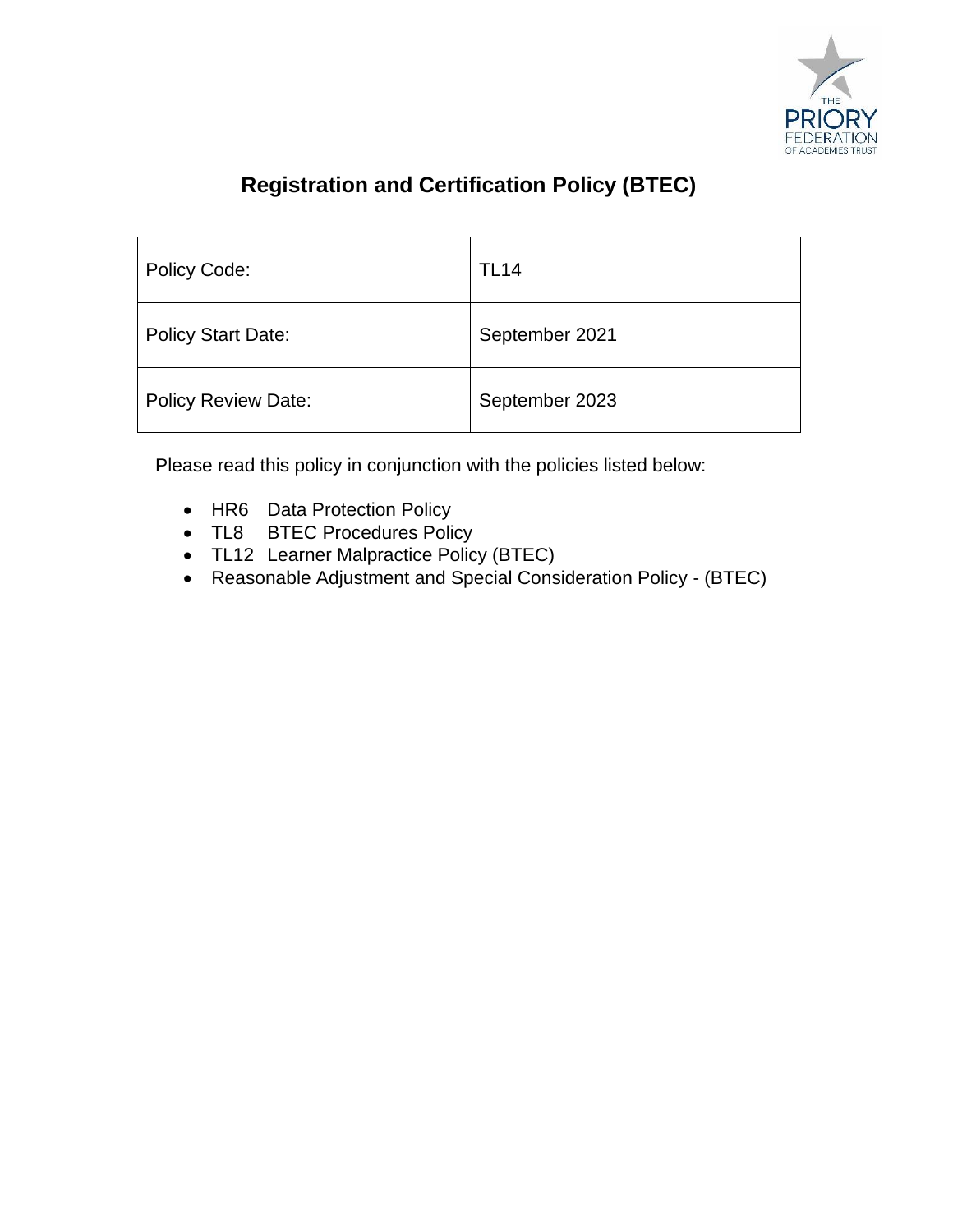

#### **1 Policy Statement**

Policy (BTEC)

- 1.1 The Priory Federation of Academies Trust (the Trust) is committed to ensuring that standards of registration and certification are consistent, transparent and in line with the requirements of our awarding bodies.
- 1.2 References to the Trust or Academy within this policy specifically include all primary, secondary and special academies within the Trust, as well as the Early Years setting at the Priory Witham Academy, Priory Training and Lincolnshire SCITT.
- 1.3 This policy does not form part of any member of staff's contract of employment and it may be amended at any time.
- 1.4 The Trust is committed to leading a healthy organisation, which includes a commitment to and promotion of emotional wellbeing and mental health. Therefore, all Trust policies and procedures ensure this commitment is incorporated in order to support all staff and students. Members of staff are encouraged to speak to their line managers, and students are encouraged to speak to any member of staff, if they feel any part of this policy would affect their emotional wellbeing and mental health. Any such comments should be passed to the Trust's HR department (via [FederationHR@prioryacademies.co.uk\)](mailto:FederationHR@prioryacademies.co.uk) for appropriate consideration at the next available point in the policy review cycle.

#### **2 Roles, Responsibilities and Implementation**

- 2.1 The Education & Standards Committee has overall responsibility for the effective operation of this policy and for ensuring compliance with the relevant statutory framework. This committee delegates day-to-day responsibility for operating the policy and ensuring its maintenance and review to the Director of Teaching.
- 2.2 Leaders and Managers have a specific responsibility to ensure the fair application of this policy and all employee are responsible for supporting colleagues and ensuring its success.

#### **3 Aims**

3.1 To ensure all learner registrations and certification claims are accurate, open and transparent.

# **4 Registering learners with Pearson**

4.1 All learners undertaking Pearson qualifications at either level 1, level 2 or level 3 on either the QCF or NQF framework must be registered prior to the Pearson set deadline (usually 31<sup>st</sup> October) in their first year of the qualification.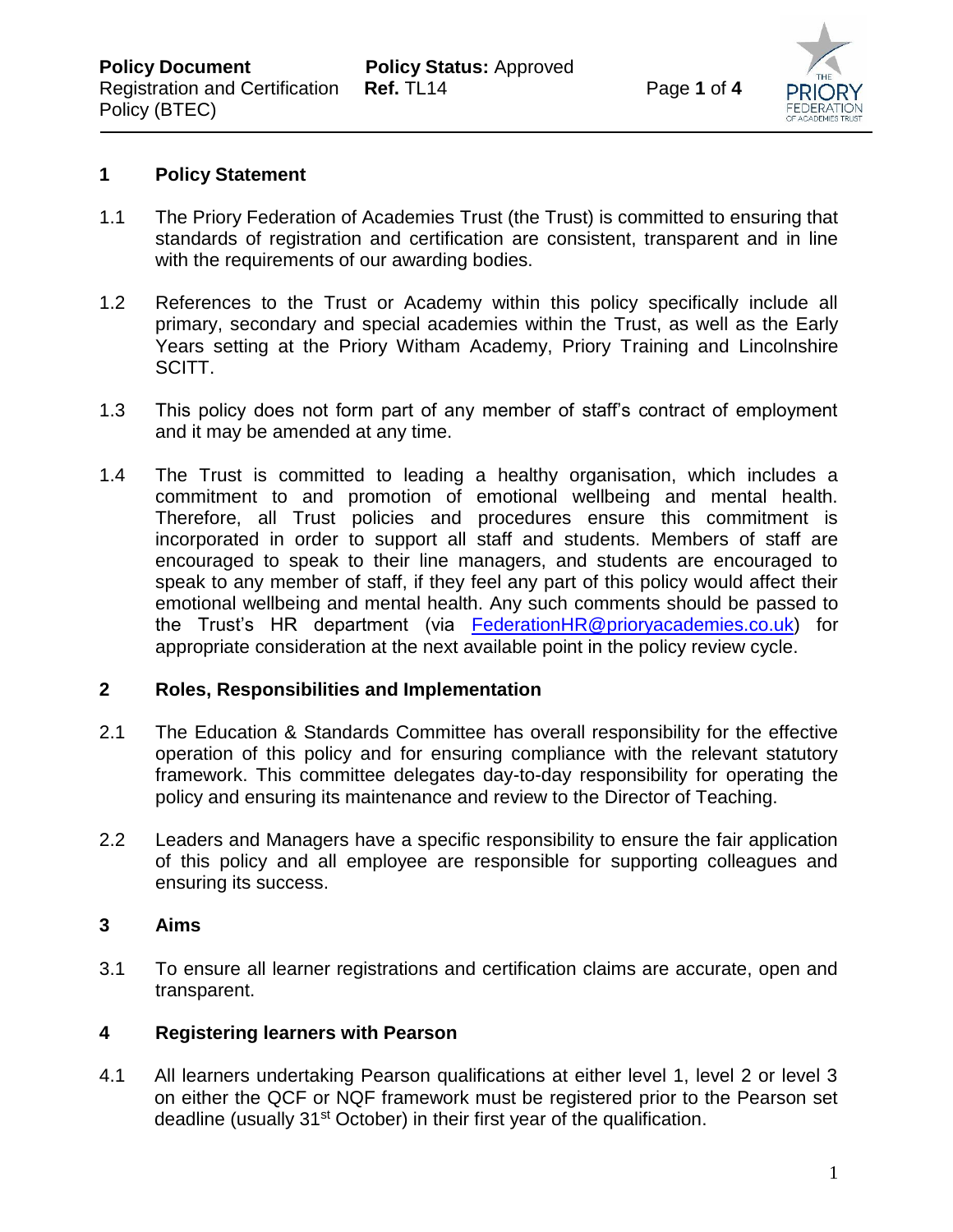

# 4.2 The registration process is as follows.

- a) In September of the first year of the qualification, all confirmed student class lists should be forwarded to the appropriate exams officer within each academy detailing the following
	- i. Full title of the qualification to be studied
	- ii. QAN code
	- iii. Full name of student(s) to be registered
- b) The exams officer is to register the students through the appropriate means
- c) Confirmation of registration is to be obtained by the exams officer
- d) Once registration is confirmed, class lists are to be returned to the relevant class teacher(s) detailing the names of the students and the course the students are registered for.
- e) The class teacher is to sign the list to confirm its accuracy and return to the exams officer for storing.

#### 5 **Registration of learners part way through a course**

5.1 Should any learner be required to register on a course part way through the course, this must be done as outlined in section 3. Learners can only be registered late on to the course if circumstances prevented the learner from being registered at the start of the course. E.g. late entry in to the academy.

#### **6 Transferring of learners**

6.1 Transfer of a learner between programmes at the same centre

A learner registration may be transferred between programmes approved at the centre with current open validity for registrations; the centre must ensure that the learner is able to complete the programme on to which transfer is made, eg that arrangements for accreditation of learning on the existing programme can be made. A learner may not be transferred from an individual unit registration to a full programme (qualification). In such cases, the learner must be re-registered for a full programme.

#### 6.2 Transfer of a learner to another centre.

A learner may transfer to another centre; normally if a registration is being transferred, it is to enable the learner to complete the same programme of study. For a certificate to be awarded the learner's record at the final centre will have to show all the required completed units. Prior to transfer it is essential that a comparison of units previously undertaken is made against the requirement of the new programme. The learner must be advised of any additional work that may be needed to meet in full the requirements of the receiving centre. The initial centre must ensure that all completed units are notified to Pearson, and that all the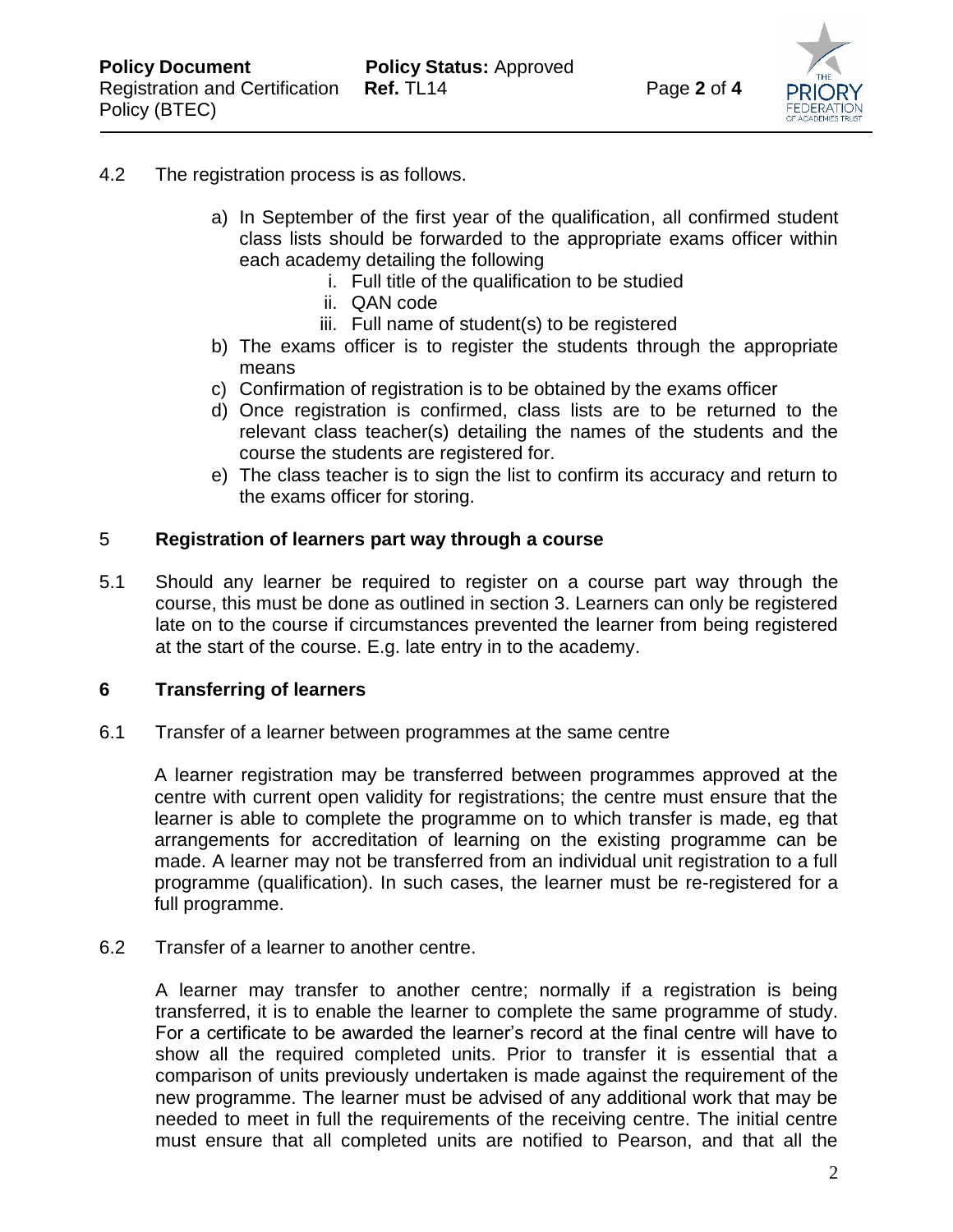

relevant assessment records are passed to the receiving centre. The receiving centre should not process the transfer until all previous achievement has been notified.

#### **7 Certification of Learners.**

- 7.1 Before the academy can claim certification for any learner, the following must be completed
	- a) The learner must have completed all necessary components of the course
	- b) Any outstanding Internal Verification and subsequent Lead Internal Verification procedures must have been carried out.
	- c) Any amendments/actions, as identified within the standards verification report, have been carried out, e.g. the report requires the centre to check other assessments, learners to improve work etc.
- 7.2 The process for claiming learner certification is as follows:
	- a) All grades on the subject based tracker are to be checked by the lead IV in consultation with the relevant subject teachers to ensure accuracy.
	- b) The Lead IV and a nominated person within each programme area is to enter the grades on to the centrally held grade tracker with each grade input being coloured red
	- c) The exams officer together with the Quality nominee are to enter the grades for each candidate and subject area through the online BTEC bulk grade reporting system where possible.
	- d) Where using the BTEC bulk grade reporting system is not possible or appropriate certification is to be claimed through the online individual learner reporting process.
	- e) Whichever process is used to claim certification it cannot be done alone as all entries must be double checked by an appropriate person (Quality Nominee or responsible person) for accuracy.
- 7.3 Certification timeline

All certification claims must be complete by  $5<sup>th</sup>$  July in any one academic year.

# 8 **Policy Change**

8.1 This policy may only be amended or withdrawn by The Priory Federation of Academies Trust.